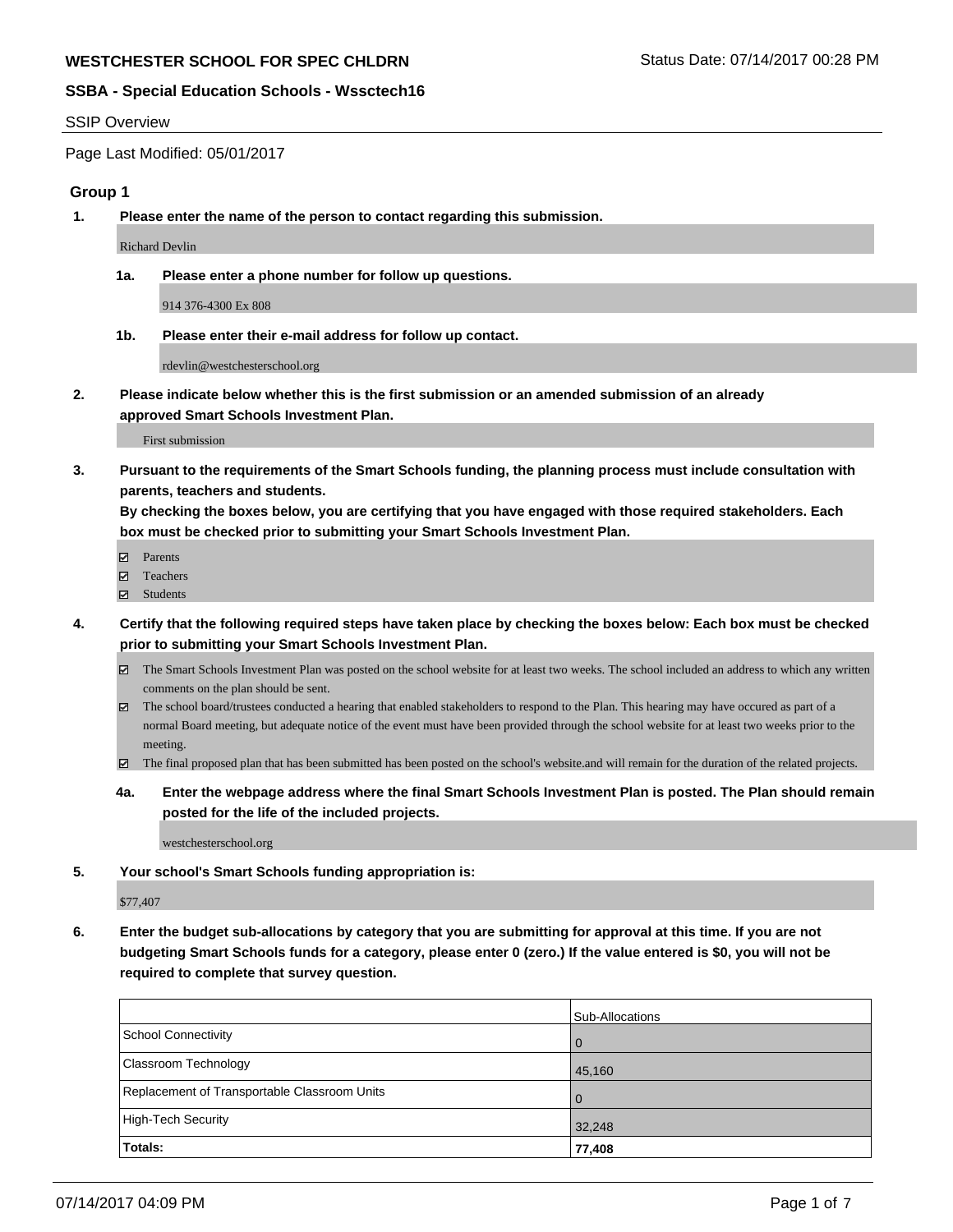#### School Connectivity

Page Last Modified: 05/01/2017

## **Group 1**

**1. Describe how you intend to use Smart Schools funds for high-speed broadband and/or wireless connectivity projects in school buildings.**

(No Response)

**2. Describe how the school plans to use digital connectivity and technology to improve teaching and learning.**

(No Response)

**3. Does your School Connectivity project require new construction or substantially altered space and result in capitalized cost in excess of \$100,000?**

(No Response)

**4. If you are submitting an allocation for School Connectivity complete this table.**

**Note that the calculated Total at the bottom of the table must equal the Total allocation for this category that you entered in the SSIP Overview overall budget.** 

|                                            | Sub-Allocation |
|--------------------------------------------|----------------|
| Network/Access Costs                       | (No Response)  |
| Outside Plant Costs                        | (No Response)  |
| School Internal Connections and Components | (No Response)  |
| <b>Professional Services</b>               | (No Response)  |
| Testing                                    | (No Response)  |
| <b>Other Upfront Costs</b>                 | (No Response)  |
| <b>Other Costs</b>                         | (No Response)  |
| Totals:                                    | 0              |

**5. Please detail the type, quantity, per unit cost and total cost of the eligible items under each sub-category. This is especially important for any expenditures listed under the "Other" category. All expenditures must be eligible for tax-exempt financing to be reimbursed with Smart Schools funds. Sufficient detail must be provided so that we can verify this is the case. If you have any questions, please contact us directly through smartschools@nysed.gov. Add rows under each sub-category for additional items, as needed.**

| Select the allowable expenditure | Item to be purchased | Quantity      | Cost per Item | <b>Total Cost</b> |
|----------------------------------|----------------------|---------------|---------------|-------------------|
| type.                            |                      |               |               |                   |
| Repeat to add another item under |                      |               |               |                   |
| each type.                       |                      |               |               |                   |
| (No Response)                    | (No Response)        | (No Response) | (No Response) | (No Response)     |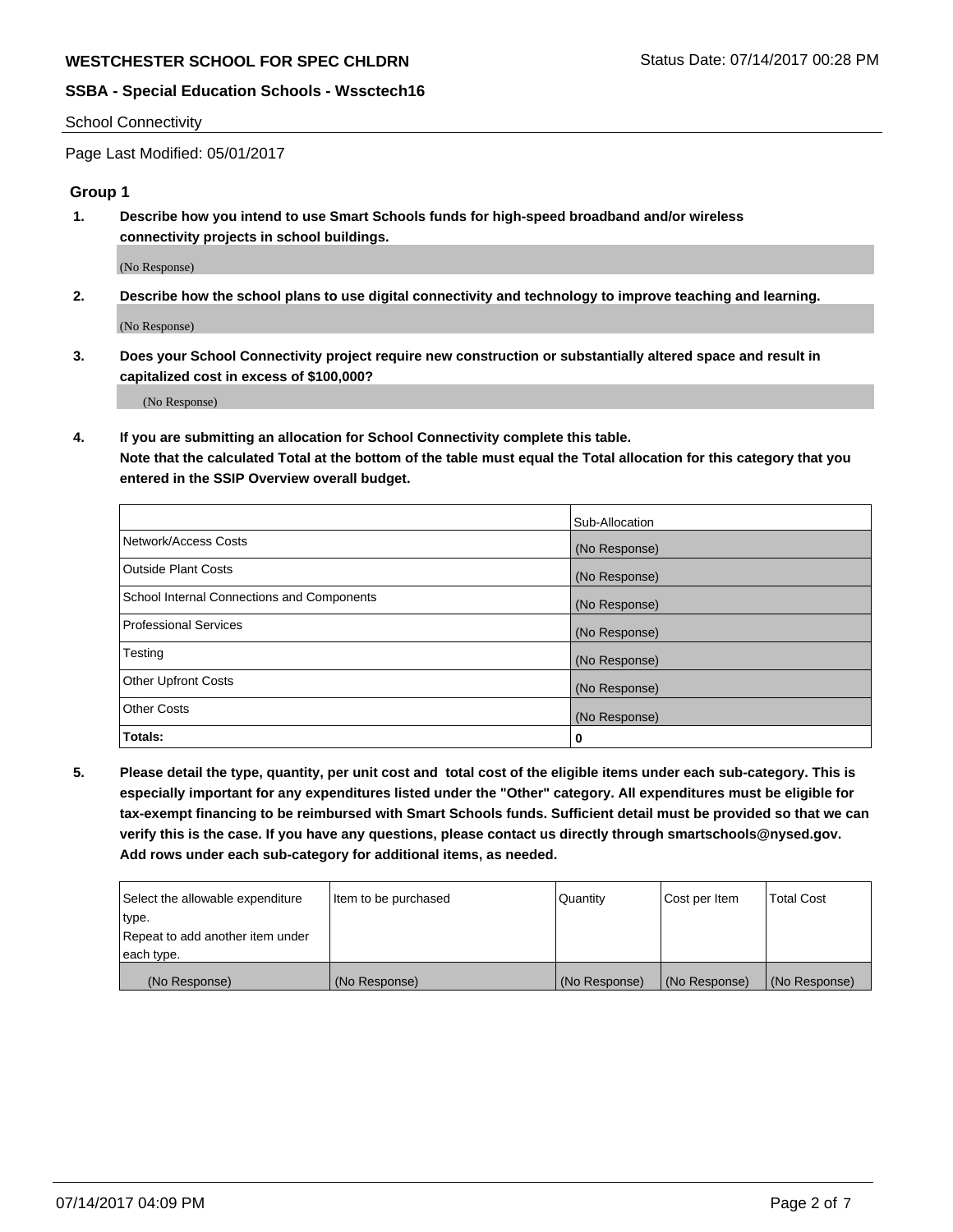Classroom Learning Technology Equipment (Devices)

Page Last Modified: 05/01/2017

#### **Group 1**

**1. Describe the devices you intend to purchase and their compatibility with existing or planned platforms or systems.**

The School currently has old technology in the classroom. We have smart boards that are outdated and in disrepair that need to be replaced. The new technology are Activpanels that are interactive flat 70" panels. Smartboards and Activpanels are an essential part of the classroom. The educational advantages of using the interactive boards is enhanced by the connection to the internet directly.

## **2. Describe how the proposed technology purchases will improve teaching and learning inside or outside of the classroom.**

This technology with aid our students in the classroom by utilizing all the capabilities of the internet. Programing and classroom educational software will be available to our students through the activpanel. The activpanel is the next generation of smart boards. This computer technology is essential to the classroom. The panel also aids our special children with sensory interaction with the board. This technology allows our students to participate in all levels of instruction through active participation in the scheduled lesson plan. This interaction is both visual and sensory and enables our special needs students to benefit from an enhanced level of learning.

**3. To ensure the sustainability of technology purchases made with Smart Schools funds, schools must have a plan to maintain and support technology purchases reimbursed with Smart Schools funds. This sustainability plan should support recurring costs of use that are ineligible for Smart Schools funding such as device maintenance, technical support, Internet and wireless fees, maintenance of hotspots, staff professional development, building maintenance and the replacement of incidental items.**

 $\boxtimes$  By checking this box, you certify that the school has a sustainability plan as described above.

**4. Schools must ensure that devices purchased with Smart Schools funds will be distributed, prepared for use, maintained and supported appropriately. Schools must maintain detailed device inventories in accordance with generally accepted accounting principles.**

By checking this box, you certify that the school has a distribution and inventory management plan and system in place.

- **5. Schools must contact the SUNY/CUNY teacher preparation program that supplies the largest number of the its new teachers to request advice on innovative uses and best practices at the intersection of pedagogy and educational technology.**
	- By checking this box, you certify that you have contacted the SUNY/CUNY teacher preparation program that supplies the largest number of your new teachers to request advice on these issues.
	- **5a. Please enter the name of the SUNY or CUNY Institution that you contacted.**

Suny New Paltz

**5b. Enter the primary Institution phone number.**

845-257-2800

**5c. Enter the name of the contact person with whom you consulted and/or will be collaborating with on innovative uses of technology and best practices.**

Dr. Michael Rosenberg

**6. If you are submitting an allocation for Classroom Educational Technology, complete this table. Note that the calculated Total at the bottom of the table must equal the Total allocation for this category that you entered in the SSIP Overview overall budget.**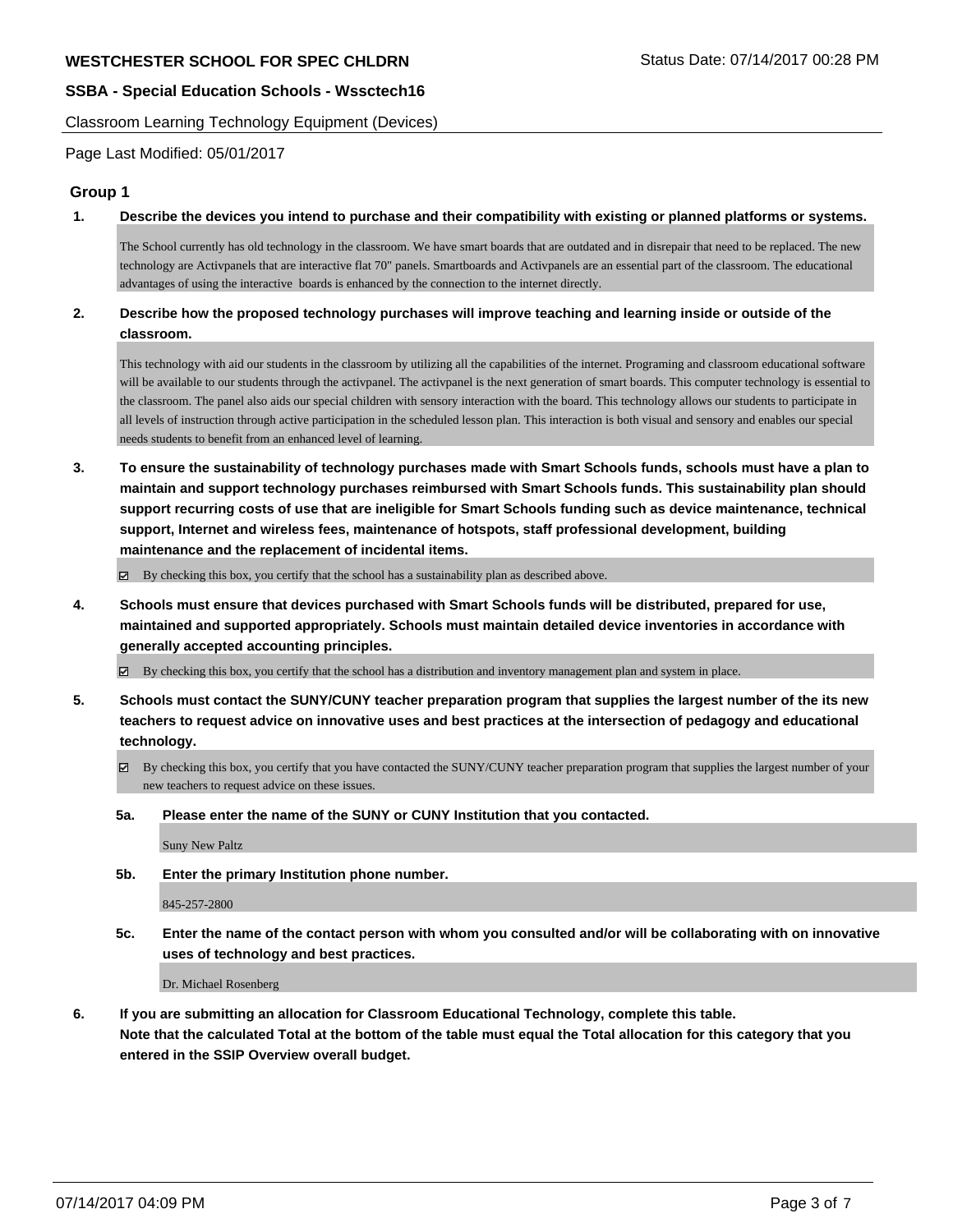Classroom Learning Technology Equipment (Devices)

Page Last Modified: 05/01/2017

|                          | Sub-Allocation |
|--------------------------|----------------|
| Interactive Whiteboards  | 45,160         |
| Computer Servers         | $\Omega$       |
| <b>Desktop Computers</b> | 0              |
| Laptop Computers         |                |
| <b>Tablet Computers</b>  |                |
| <b>Other Costs</b>       |                |
| Totals:                  | 45,160         |

**7. Please detail the type, quantity, per unit cost and total cost of the eligible items under each sub-category. This is especially important for any expenditures listed under the "Other" category. All expenditures must be capital bond eligible to be reimbursed with Smart Schools funds. If you have any questions, please contact us directly through smartschools@nysed.gov.**

**Add rows under each sub-category for additional items, as needed.**

| Select the allowable expenditure | Item to be purchased           | Quantity | Cost per Item | <b>Total Cost</b> |
|----------------------------------|--------------------------------|----------|---------------|-------------------|
| type.                            |                                |          |               |                   |
| Repeat to add another item under |                                |          |               |                   |
| each type.                       |                                |          |               |                   |
| Interactive Whiteboards          | Promethean AP4-70E Activpanels |          | 5.645         | 45.160            |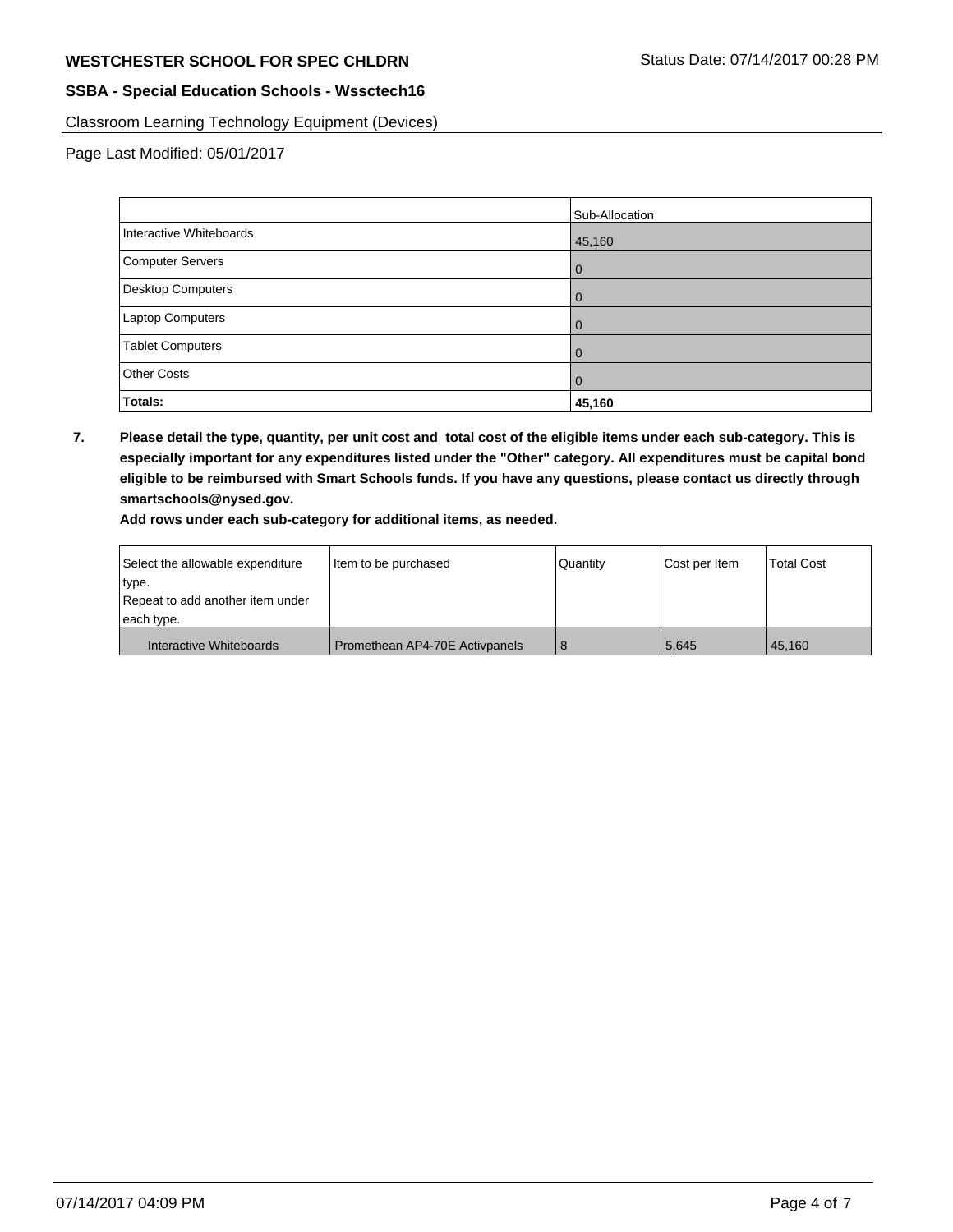Replace/Modernize Transportable Classrooms

Page Last Modified: 05/01/2017

#### **Group 1**

**1. Describe the school's plan to construct, enhance or modernize education facilities to provide high-quality instructional space by replacing transportable classrooms.**

(No Response)

**2. Does your Classroom Trailer project require new construction or substantially altered space and result in capitalized cost in excess of \$100,000?**

(No Response)

**3. If you have made an allocation for Replace Transportable Classrooms, complete this table. Note that the calculated Total at the bottom of the table must equal the Total allocation for this category that you entered in the SSIP Overview overall budget.**

|                                                | Sub-Allocation |
|------------------------------------------------|----------------|
| Construct New Instructional Space              | (No Response)  |
| Enhance/Modernize Existing Instructional Space | (No Response)  |
| <b>Other Costs</b>                             | (No Response)  |
| Totals:                                        | 0              |

**4. Please detail the type, quantity, per unit cost and total cost of the eligible items under each sub-category. This is especially important for any expenditures listed under the "Other" category. All expenditures must be capital bond eligible to be reimbursed with Smart Schools funds. If you have any questions, please contact us directly through smartschools@nysed.gov.**

**Add rows under each sub-category for additional items, as needed.**

| Select the allowable expenditure | Item to be purchased | Quantity      | Cost per Item | <b>Total Cost</b> |
|----------------------------------|----------------------|---------------|---------------|-------------------|
| type.                            |                      |               |               |                   |
| Repeat to add another item under |                      |               |               |                   |
| each type.                       |                      |               |               |                   |
| (No Response)                    | (No Response)        | (No Response) | (No Response) | (No Response)     |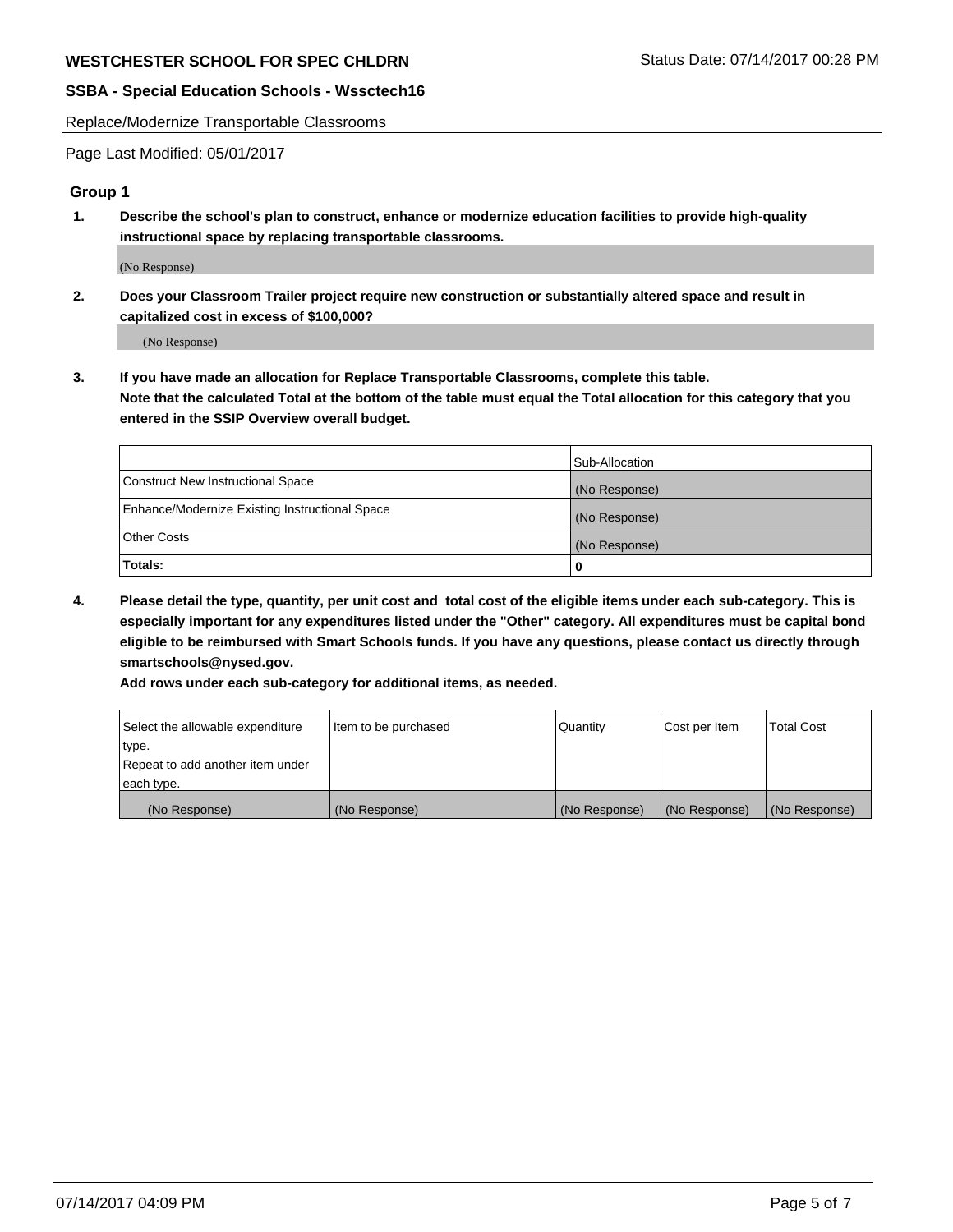#### High-Tech Security Features

Page Last Modified: 05/01/2017

## **Group 1**

**1. Describe how you intend to use Smart Schools funds to install high-tech security features in school buildings and on school campuses.**

The funds will be used to purchase and install cameras and other video equipment around our school building. Many organizations have held back on purchasing a security camera system because of poor image quality issues that plagued the old surveillance systems. We have one of those old systems with many cameras' that do not function properly. We need to upgrade this system. Thankfully the technology of today is of very high image quality and we feel that an investment at this time is crucial to our security needs.

**2. Does your High-Tech Security project require new construction or substantially altered space and result in capitalized cost in excess of \$100,000?**

No

**3. If you have made an allocation for High-Tech Security Features, complete this table.**

**Note that the calculated Total at the bottom of the table must equal the Total allocation for this category that you entered in the SSIP Overview overall budget.**

|                                   | Sub-Allocation |
|-----------------------------------|----------------|
| <b>Electronic Security System</b> | 32,248         |
| <b>Entry Control System</b>       | I 0            |
| Approved Door Hardening Project   | I 0            |
| <b>Other Costs</b>                | $\Omega$       |
| Totals:                           | 32,248         |

**4. Please detail the type, quantity, per unit cost and total cost of the eligible items under each sub-category. This is especially important for any expenditures listed under the "Other" category. All expenditures must be capital bond eligible to be reimbursed with Smart Schools funds. If you have any questions, please contact us directly through smartschools@nysed.gov.**

**Add rows under each sub-category for additional items, as needed.**